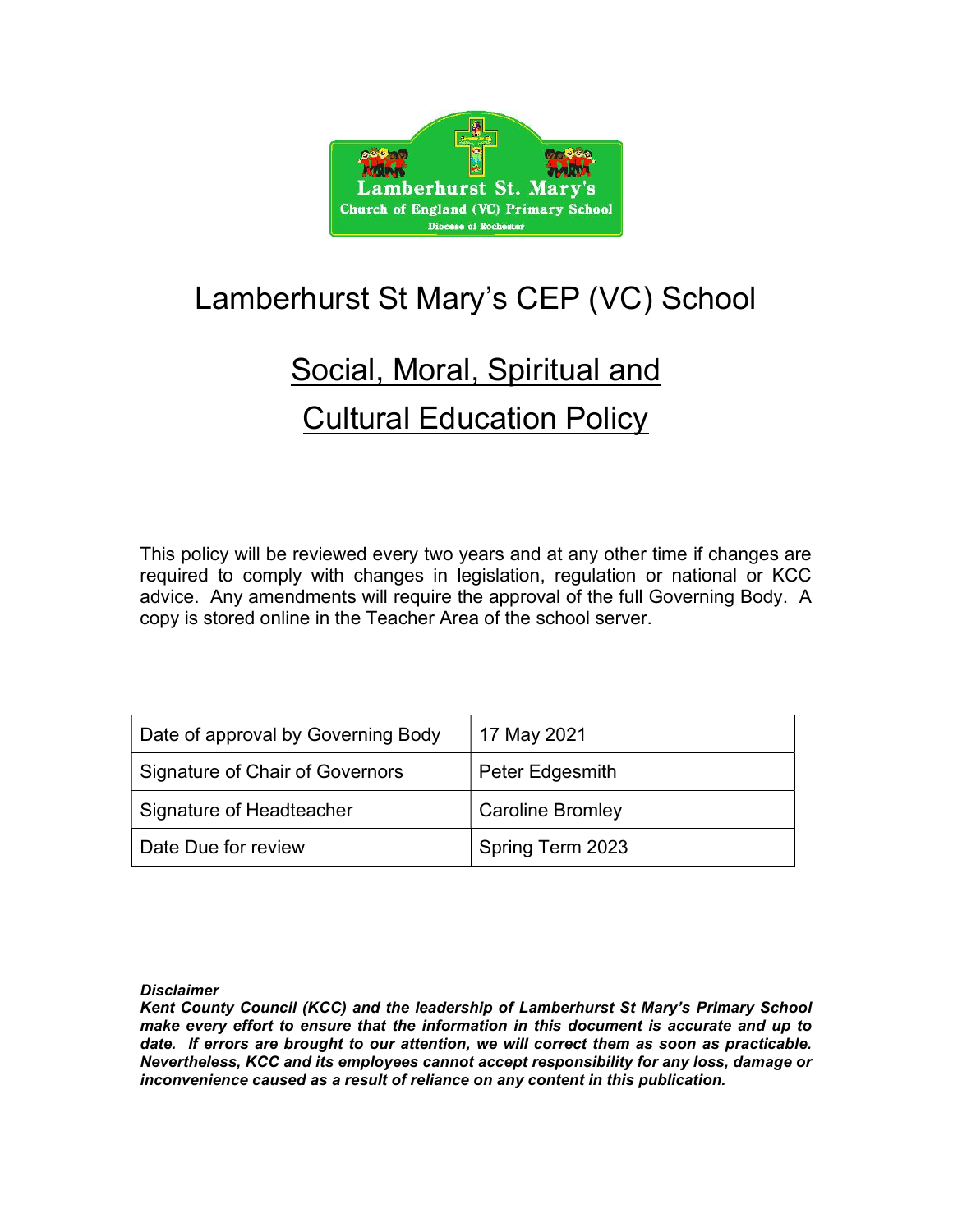## Introduction

At Lamberhurst St Mary's C of E Primary School all children are encouraged to develop spiritual, moral, social and cultural (SMSC) awareness and to begin to make personal choices which reflect this development in line with the Christian ethos of our school.

Opportunities for the children to develop spiritually, morally, socially and culturally are provided throughout the curriculum, during learning sessions, in collective worship, at lunch time, playtime and extra-curricular activities.

Our ethos is founded on Christian teaching and values and in particular recognises the uniqueness and worth of each individual member of the school, both children and adults alike, all of who are loved by God. With this in mind the aim of the school is to encourage children to reflect this love by learning to understand and respect the various beliefs, traditions and practices of others, both within the school and wider community. Our purpose is to ensure that pupils leave us with a maturing understanding of the experiences and values of others and a growing sense of identity based on personal values and self-worth with the community.

### **Rationale**

- To ensure a consistent approach to the delivery of SMSC issues throughout the curriculum and wider areas of school life
- To ensure that a pupil's education is set within a context that is meaningful and appropriate to their age, aptitude and background
- To ensure that pupils know what is expected of them and why
- To give pupils a range of opportunities to reflect upon and discuss their beliefs, feelings and responses to personal experience
- To enable pupils to develop an understanding of their individual and group identity
- To enable pupils to begin to develop an understanding of their social and cultural environment and an appreciation of the many cultures that enrich our society
- To give each pupil the opportunity to explore social and moral issues, and develop a social and moral responsibility

## Spiritual development

Spiritual development involves the nurture of a fundamental aspect of the human condition that is not necessarily able to be expressed through the physical senses or in words. It involves relationships, with the divine for those who believe, and with other human beings and the natural world. Children should be encouraged to reflect on their own beliefs, feeling and values and the beliefs, feeling and values of others. It recognises the universal search for personal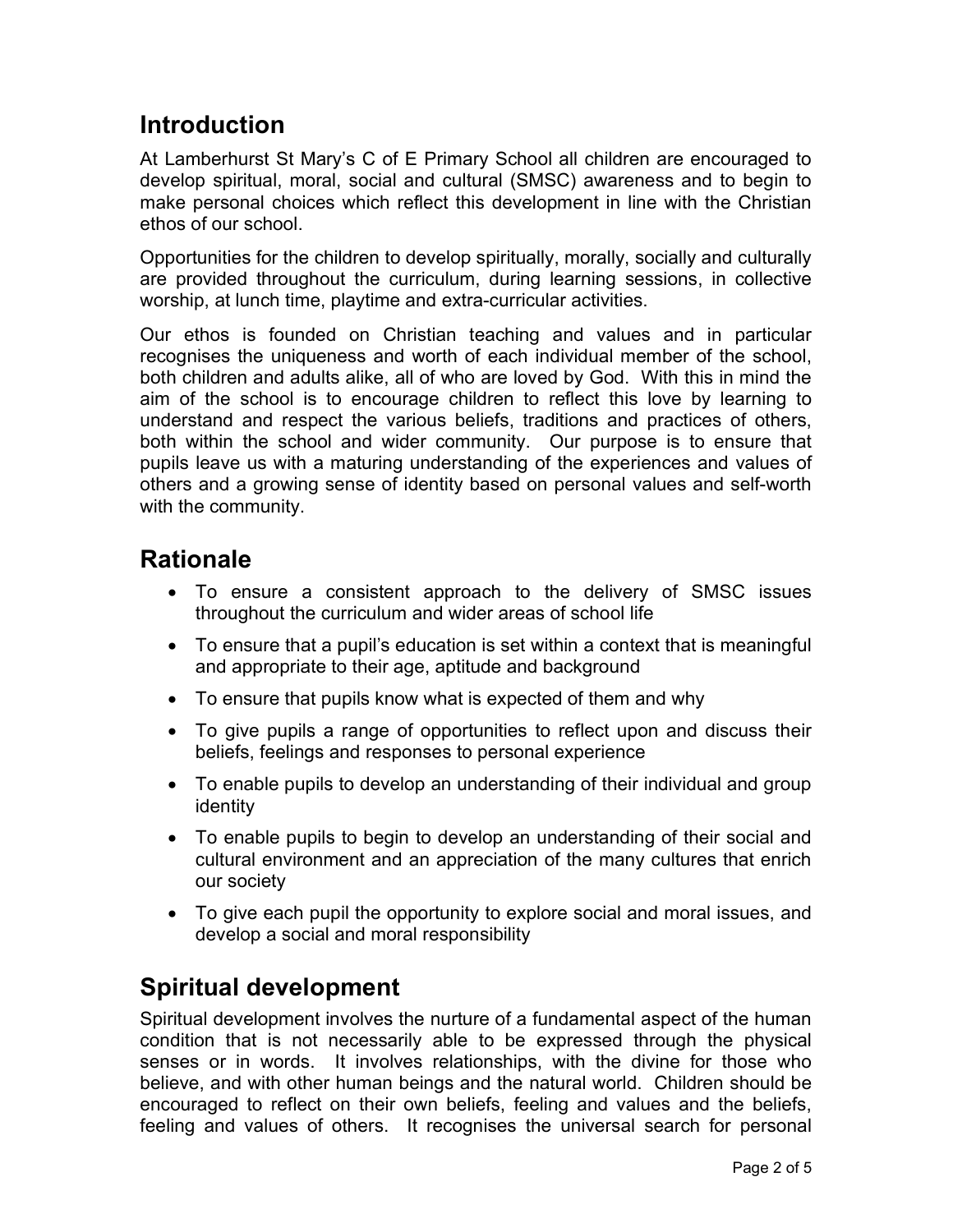identity, the challenges of responding to difficult experiences, use of imagination and creativity and the need to find meaning and purpose in life.

### Moral and Social development

Moral and Social development encourages a growing awareness that one is part of a wider society in which an individual has responsibilities towards others and may assume certain rights. It involves recognising right and wrong and an understanding that obedience to laws and rules plays an important part in enabling society to function effectively for all. It involves children understanding the consequences of their behaviour and actions. It encourages the acquisition of positive values and beliefs as a foundation for living and the basis for good decision making.

Children will be given the opportunity to participate in community activities and engage with the British values of tolerance, respect, democracy and liberty.

### Cultural development

Cultural development enhances understanding of the role of traditions, customs, religious practice and artistic expression in giving identity to groups of people. It involves exploring how these combine to create a rich diversity of heritage and experience in our community and builds increasingly harmonious relationships with others in the wider world. It also gives pupils a maturing understanding of the British democratic system and how this has developed over the history of Britain.

#### To encourage spiritual development the school will provide opportunities for children to:

- Explore the Christian faith and begin to compare with other faiths
- Develop a sense of wonder, awe, mystery and joy
- Listen, reflect and puzzle
- Examine their own feelings, likes and dislikes, and compare these with others
- Develop personal beliefs and values and respect those of others
- Develop insight into the big questions of life, death and change
- Respond to situations of suffering and hardship
- Express doubt, fears and pose questions
- Express feelings, responses and insights through creative media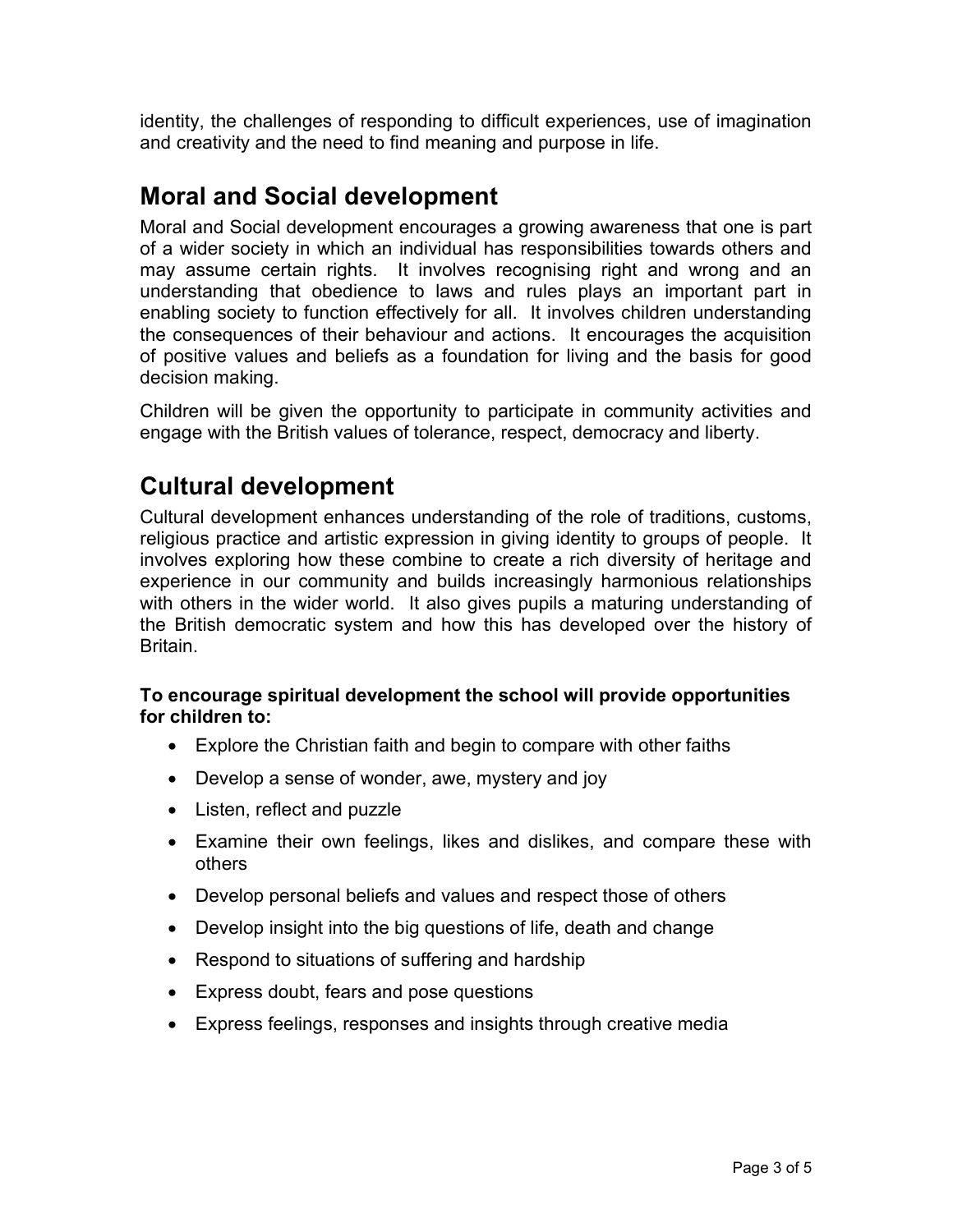#### To encourage moral and social development the school will provide opportunities for children to:

- Develop a sense of right and wrong in a supportive environment
- Develop self-esteem and take responsibility for one's own actions
- Be aware of the needs of others and develop empathy
- Discuss the need for rules and sanctions and follow the school code and values
- Understand the role of forgiveness and generosity towards others
- Form judgements about appropriate courses of action
- Work collaboratively in a group or team
- Celebrate personal achievement and the success of others
- Assume responsibility and develop early leadership skills and roles

#### To encourage cultural development the school will provide opportunities for children to:

- Explore a range of multi-cultural themes through literature, art, music, dance, religious education and worship
- Participate in visits to places of cultural interest, e.g. art galleries, museums, theatre productions and places of worship
- To engage with artists, musicians, dancers, story-tellers and religious representatives who visit the school
- Perform to an audience or speak publicly in a drama production, religious festival or school forum
- Participate in school and community events such as fayres, fund-raising events and charitable activities

#### Links with the wider community

Lamberhurst St Mary's C of E Primary School has close links to the community of Lamberhurst village and its wider catchment villages, very close ties to the Church and Diocese, and has a tradition of participation in the life of the local and wider community in Tunbridge Wells, Kent and East Sussex.

These links foster an attitude of care and concern in pupils, who commit themselves readily to such activities as fund raising for the school's nominated charities, supporting the PTA fundraising events, collecting harvest gifts for those in need, participating in the annual service of Remembrance at the war memorial and carol singing at the local home for the elderly.